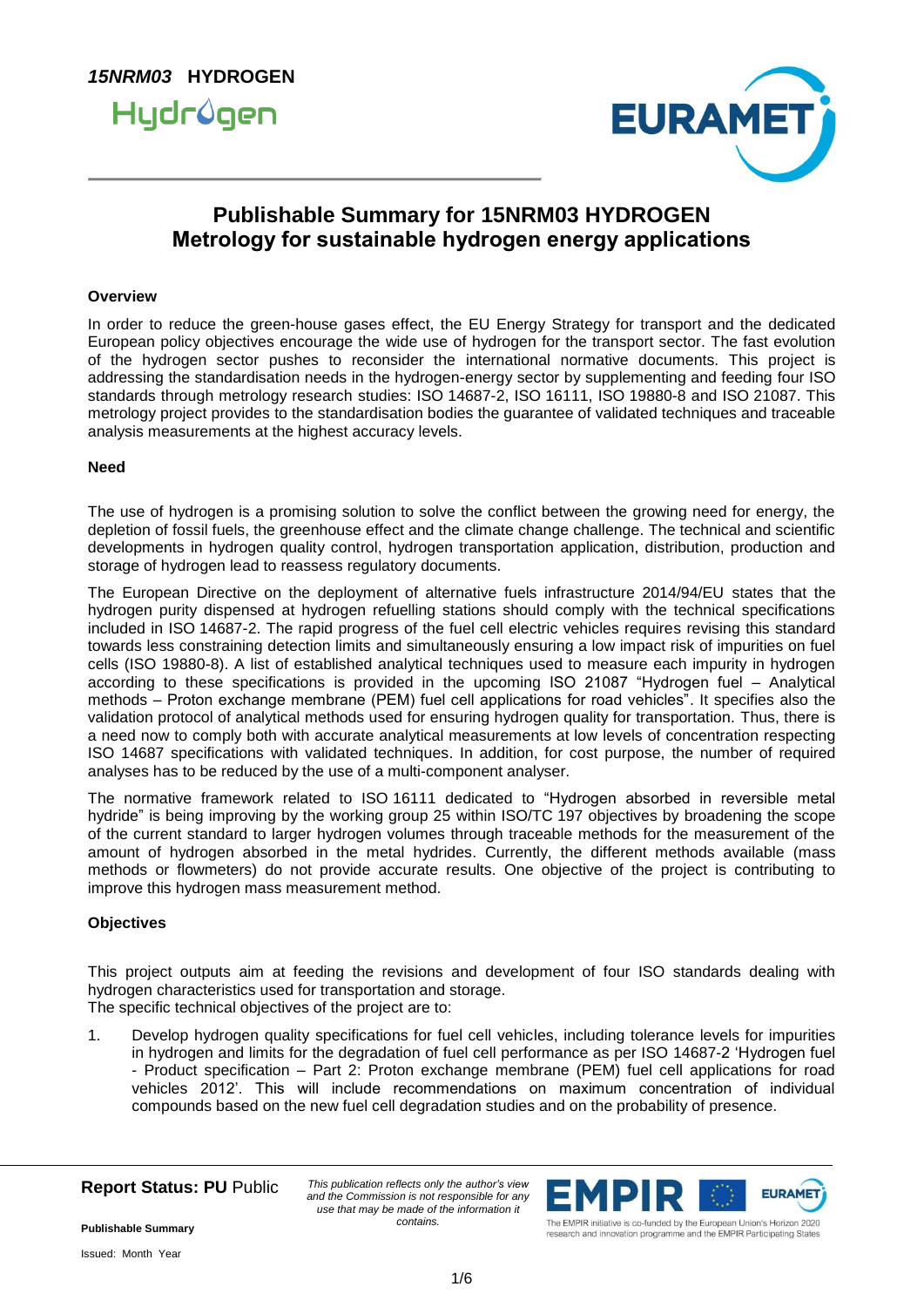



- 2. Propose optimised analytical protocols (including fit-for-purpose analytical methods) and assess an analyser that enables the implementation of ISO 14687-2. The multicomponent analyser should have optimised sampling analysis and meet the required detection limits as per business plans ISO/TC 197 "Hydrogen technologies" 2005-11-07 and CEN/TC 268 "Cryogenic vessels and specific hydrogen technologies applications" 2014-04-04.
- 3. Develop and validate traceable methods for measuring the hydrogen mass absorbed in storage tanks (hydrides AB, AB2 and AB5), with reference to ISO 16111 "Developing transportable gas storage devices - Hydrogen absorbed in reversible metal hydride".
- 4. Contribute to the standards development work of key European and International Standards Developing Organisations ensuring that the outputs of the project are aligned with their needs, communicated quickly to those developing the standards and to those who will use them, and in a form that can be incorporated into the standards at the earliest opportunity.

#### **Progress beyond the state of the art**

#### *Development of hydrogen quality specifications for fuel cell vehicles and input proposal for ISO 14687-2 and 19880-8 standards*

The current analysis techniques listed in ISO 14687-2 and now recommended in the upcoming ISO 21087 standard to measure hydrogen impurities are costly and time consuming for the actual increased end-use applications of hydrogen and the ongoing improvement of fuel cells for mobile applications. The project will draw up a risk assessment matrix of impurities taking into consideration the probability of presence of hydrogen impurities regarding the hydrogen production process through traceable measurements and their influence and impact in terms of toxicity on the lifetime of new generation of fuel cells. Outputs will be reported to standardisation working groups validating ISO 14687 and ISO 19880-8 standards dealing with hydrogen quality control at fuelling stations.

#### *Development of optimised analytical methods for hydrogen impurity analysis*

Multi-component analyzers are a promising way to reduce the number of analyses for hydrogen quality. The proper validation of these instruments is missing. External laboratories as NMIs can validate instruments using well established procedures and certified reference materials. Considering the analytical methods proposed in the upcoming ISO 21087 standard, there is a need to compare and to establish a roadmap for validation of the proposed methods. For that, performance characteristics as working range or LoD will be studied and speciation methods for multispecies families will be developed as total species determination is a real analytical challenge for metrology consideration.

#### *Development of traceable methods for hydrogen mass measurements absorbed in metal hydrides: proposal for a revised ISO 16111 standard*

There is a lack of standardised and traceable methods for the measurement of the amount of hydrogen absorbed in metal hydrides, particularly for the increasing absorption capabilities of metal hydrides. A consistent method will be developed for traceable mass measurements of hydrogen absorbed in hydride tanks.

#### **Results**

When the project started, standardization activities supported the revision of standards in hydrogen fuel applications: merging of the ISO 14687 standards family (and jointly to revise ISO 14687-2 for hydrogen specifications) and revision of ISO 16111 to widen its application. ISO 14687 standard is in advanced stage of the revision process at ISO/TC 197 (DIS stage stands for Draft International Standard is the antepenultimate step before publication) and ISO 16111 is now published since August 2018. During the timeframe of the project, the analytical methods enabling the assessment of the molar concentrations of impurities in hydrogen and previously suggested in an informative annex of ISO 14687-2 were removed during revision of ISO 14687-2 and development of ISO 14687 in order to be treated in a new standard ISO 21087 "Hydrogen fuel – Analytical methods – Proton exchange membrane (PEM) fuel cell applications for road vehicles" that is currently at DIS stage. The project aims at evaluating the performance of analytical methods, existing and under development, to perform hydrogen purity testing (number of parameters covered, uncertainties, risk for interferences, robustness…) with a high level of confidence. Additionally and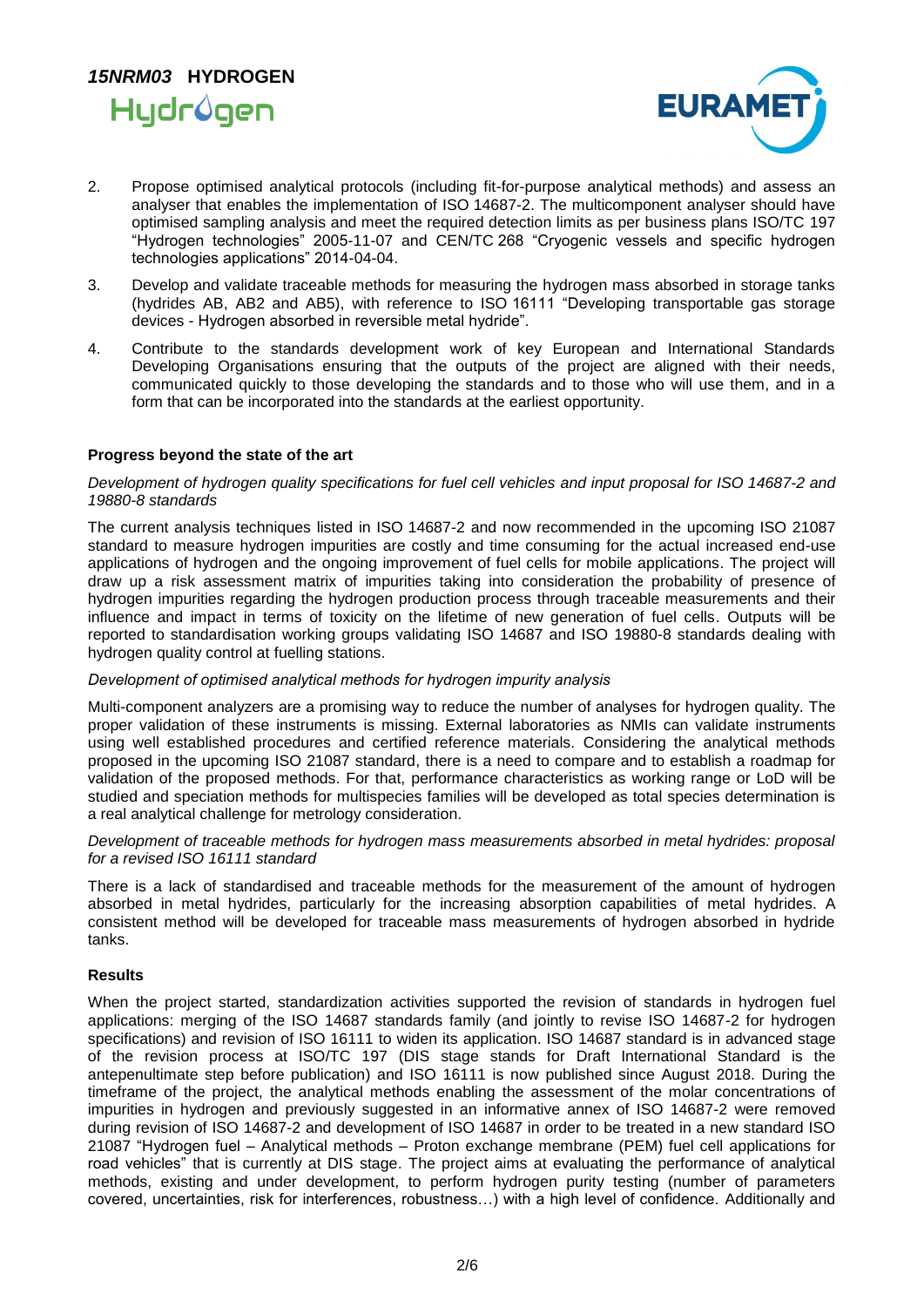## *15NRM03* **HYDROGEN**  Hydrûgen



during the same time, ISO 19880-8 "Gaseous Hydrogen—Fueling stations—Part 8: Fuel Quality Control" has been developed and it will specify the protocol for ensuring the quality of the gaseous hydrogen quality at fueling stations for PEM fuel cells vehicles.

The four standards are under the responsibility of ISO/TC 197 "Hydrogen Technologies" (jointly with ISO/TC 158 for ISO 21087. Besides the ongoing standardization activities supporting the development of these four ISO standards, the scientific, technical and metrological work performed in the project is highly relevant at the standardization levels. A consideration of the project's results at standardization levels is still possible.

*Development of hydrogen quality specifications for fuel cell vehicles and risk analysis of impurities to manage and limit the degradation of fuel cell performance*

The probability of impurities (ammonia, Ar, CO, CO<sub>2</sub>, formaldehyde, formic acid, H<sub>2</sub>O, He, N<sub>2</sub>, O<sub>2</sub>, total halogenated compounds, total hydrocarbons compounds, total sulphur compounds) presence in hydrogen for fuel cells was investigated by process experts for steam methane reforming (SMR), PEM water electrolysis and chlor-alkali membrane electrolysis processes. All the hydrogen samples planned to be analyzed have been sampled at SMR and PEM water electrolysis plants and at an HRS for the chlor-alkali membrane electrolysis sample. The three last analyses from SMR will be performed by NMIs in following weeks after the end of the reporting period.

The assessment of impact of three impurities on PEM fuel cell performance under automotive load cycling is now completed. It was previously considered from the literature that their impact was poorly investigated especially over long term and under driving cycling conditions. Ammonia  $NH<sub>3</sub>$  is a potential poisoning of ionomer at a fuel cell stack and only a few data concerning low concentrations below 5 umol/mol are available. The second one is hydrogen chloride HCl that could be absorbed on Pt and enhances its dissolution. Production of chloride ions issued from the presence of HCl is responsible for inhibiting the oxygen reduction reaction. The last one,  $C_4Cl_4F_6$  is a compound that has been found in several hydrogen samples and no literature data on its impact was found. It indeed can also be adsorbed on Pt surface and partially decomposed with the formation of HCI and HF in fuel cell test conditions. NH<sub>3</sub> at 2  $\mu$ mol/mol, HCI at 0.2 umol/mol and  $C_4C_4F_6$  at 0.2 umol/mol have been prepared by NMIs partners of the project. The three impurities have irreversible impacts on the membrane after 900h test and  $C_4Cl_4F_6$  degrades sustainably the anode that induces performance losses. Nevertheless, the largest part of losses is recoverable. The actual threshold for ammonia can be relaxed to  $0.5 \mu$ mol/mol and the announced total halogenated compounds specification of 0.05 umol/mol is reasonable.

A risk assessment has been proposed taking into consideration the severity level of impurity from literature and the results of the project. It has been integrated to the definition of occurrence declared in the draft ISO 19880-8 standard. Question was raised to add both severity classes in the risk assessment matrix as well as mid-specification higher than ISO thresholds with lowest severity classes. It will be noticed in the final version of risk assessment that the limit of detection of analysers do not fit for all the new ISO specifications.

#### *Development of optimised analytical methods for hydrogen impurity analysis*

While ensuring the hydrogen specifications, analytical and sampling methods are detailed in ISO 21087 standard "Hydrogen fuel – Analytical methods – Proton exchange membrane (PEM) fuel cell applications for road vehicles" currently under development. This new standard is under the responsibility of the Joint ISO/TC 158 – ISO/TC 197 working group 7 "Hydrogen fuel analytical standard". Proposal of optimised validated analytical methods will enable a reduction in the number of required analyses for the hydrogen industry, from well to wheel. New speciation methods for sulphur, halogenated and hydrocarbon species have been developed performed and can be proposed by three NMIs, partners of the project.

The cross-checking control of the analytical methods for measuring all the 13 hydrogen impurities of the ISO 14687-2 standard with regards to the performance characteristics of the methods is completed. The performance characteristics are the working range, detection limit, selectivity, repeatability, linearity, robustness, accuracy, precision, measurement uncertainties, volume needed, pressure required, sampling vessels, other impurities analysable with the method in question, response time, the related standard(s) and the cost estimation of the instrument.

The actual analytical methods for the full implementation if the ISO 14687-2 standard was referenced thanks to contacts made with off-line analyzer manufacturers. Thus, four multi-component analyzers and their specifications have been considered: CRDS (cavity ring-down spectroscopy), FTIR (Fourier Transform InfraRed spectroscopy), OFCEAS (Optical Feedback Cavity Enhanced Absorption Spectroscopy). and BTL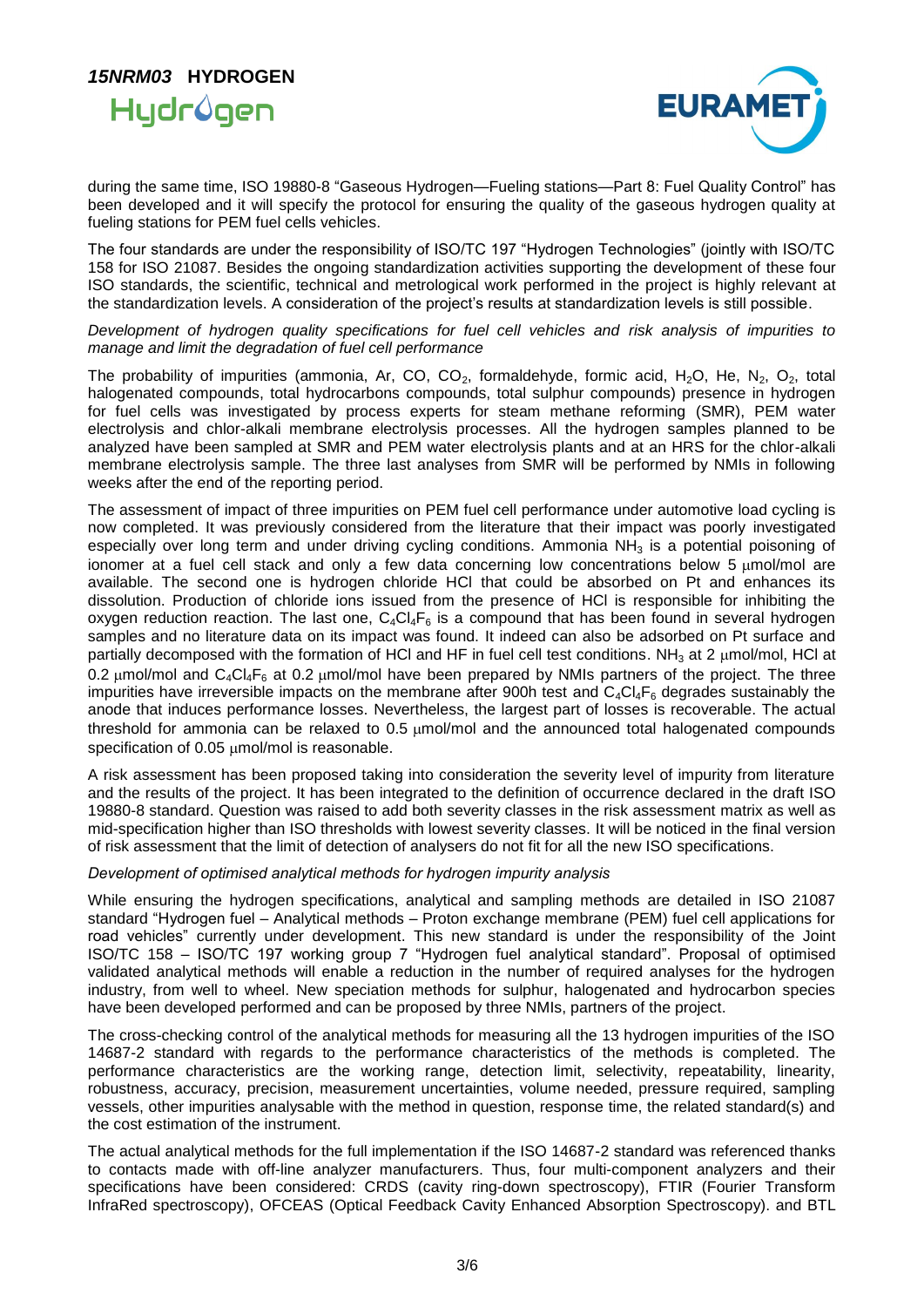### *15NRM03* **HYDROGEN**  Hydrûgen



(Broadly Tunable Laser) methods. The design and purpose of multi-component analyzers still need to be based on the clients´ specifications.

Information has been cross-checked after discussion with manufacturers, available data in the literature and feedback from users at laboratories. It has been pointed out the lack of a proper validation of these instruments and the importance to consider now a complete validation of the instruments by external laboratories as NMIs.

#### *Traceable methods for hydrogen mass measurements absorbed in metal hydrides*

For the determination of the best fitting system for hydrogen mass measurements, two hydride tanks have been made, filled with AB5 hydride type and AB hydride type and sent to research laboratories for testing.

Charge/discharge cycles have been performed with the metal hydride tanks AB5 received. It was highlighted that the input parameters and experimental conditions as temperature, pressure, flows considering the mass and nature of metal hydride were of prime importance for optimized charging and discharging hydrogen in metal hydride as several unexpected findings have been discovered during the measurements (e.g. overflow on mass flow meter in case a system with non-regulating valves used, deviation of mass flow meter measurement depending on the line pressure and pressure difference). A good fitting curve on mass flow calibration error is needed to fix biases observed for mass flow meters used. It is recommended also that at lower hydrogen purity level than 4.5 (99.995%), hydrogen degrades the hydride.

Validation of the method is being performed with an AB hydride type replacing the AB5 hydride type previously installed in the tanks. The behaviour of this new hydride is similar to the AB5 hydride but it can be loaded with a higher maximal pressure. The properties differ regarding flow kinetic that is lower for AB-type and a degradation of the AB-hydride during the 20 first cycles can be expected. The measurements with the AB-type hydride have been partially completed.

Work performed in this task led to conclusions about the best-practise test facility design (use of pressure controllers, well-placed as regard to needle-valves and use of one or several flow meters).

#### **Impact**

Continuous activities have been undertaken to support the uptake and use of the project's outputs to the stakeholder hydrogen community (industrial and regulatory organisations). The consortium has given a substantial number of technical and general presentations of the project's outputs at international events.

#### *Impact on industrial and other user communities*

The industrial and user communities of hydrogen are the targeted beneficiaries of the project outputs. The uptake of the expected knowledge and methods from the project will have a direct effect on the hydrogen industrial community: producers, consumers, distributors and manufacturers of analytical gas analysers and storage tanks. Follow-on collaborations with companies or laboratories not involved in the project as Shell, ITM power, SINTEF, LINDE and CNH2 enabled the achievement of objectives in terms of impurities measurements. AP2E Company, a collaborator of the project, promoted a project output for commercial use towards prospective customers. Moreover, AP2E organized a round-table debate at the Industrial Analysis Exhibition in February 2018 with project's partners questioning the adequate gas analysis methods to control the purity of the hydrogen in order to support the market development of fuel cells. Two articles were published in professional journals in 2018 promoting the project dealing with hydrogen quality.

Industrial stakeholders as fuel cells manufacturers, gas analyser manufacturer or hydrogen producers reiterated their interest to be member of the stakeholder advisory board and to be informed of the expected outputs of the project. A wide variety of European industries are keen to attend the upcoming international workshop of the *Hydrogen* project to be held at the Air Liquide R&D Centre as gas analysers manufacturers, automotive and spatial industries, hydrogen producers or hydrogen storage and distribution companies.

#### *Impact on the metrology and scientific communities*

This project is the first metrology European project related to hydrogen within the EMPIR programme and consequently, metrology aspects are now considered in hydrogen scientific programs in Europe as in FCH-JU partnership projects or other H2020 programmes. In a wider way, metrology for hydrogen purposes for industry, standardization or other user communities becomes the guarantee for validated techniques and traceable measurements in any hydrogen topic.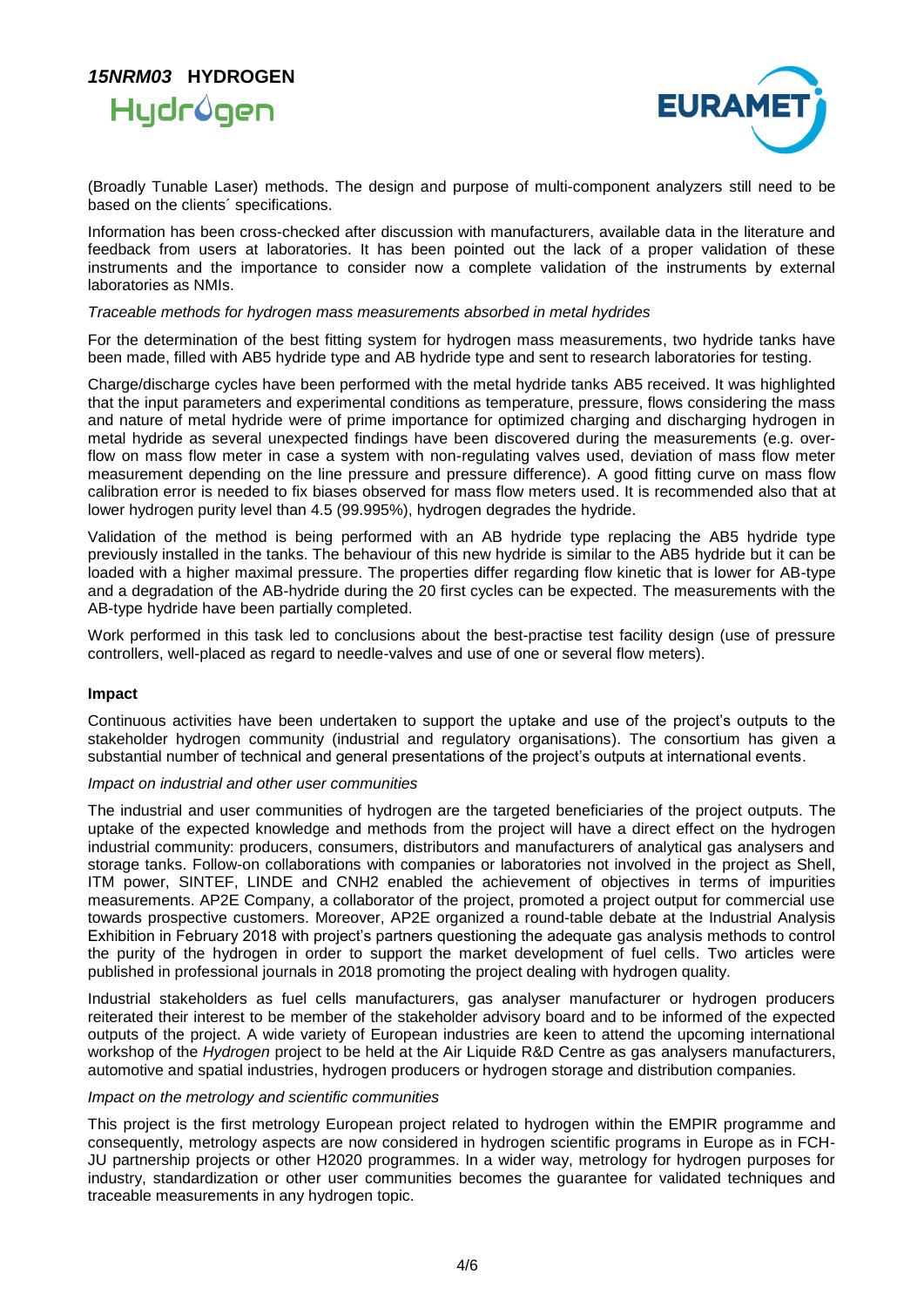



Progressing works have been presented at 16 international conferences and four papers have been published to dedicated scientific journals: one paper has been published in *Measurement Science and Technology* following the International Congress of Metrology, another one was an Open Access publication in the *International Journal of Hydrogen Energy* and two papers are included in proceedings books of conferences (Iberconappice and ISFFM).

The website of the project is regularly updated at<http://projects.lne.eu/jrp-hydrogen/> with news items or information regarding events or conference attendance.

#### *Impact on relevant standards*

Through the dissemination of the project outputs at the CEN and ISO level, answering cross-cutting issues through metrology studies here provides new knowledge for the improvement of standards. The exploitation of results will directly impact on the standardization works following the close interactions between partners of the project and their commitment in the working groups of ISO/TC 197. Outputs of the project impact the standardisation works in the relevant working groups of the International and European regulatory bodies. The results of the project are now including in agendas of working groups meetings at ISO/TC 197 (WG 28 for hydrogen quality control, WG 27 for hydrogen fuel quality and JWG7 for hydrogen fuel analytical methods). All deliverables of the project will consist in sending to decision makers at working groups of ISO/TC 197 informative and recommendations reports following scientific and experimental project outputs.

#### *Longer-term economic, social and environmental impacts*

As a non-toxic gas with a high mass energy density, hydrogen contributes to a reduction of green-house gas emissions. Zero-emission vehicles with hydrogen significantly reduce the pollution levels in urban areas. Therefore, hydrogen produced from renewable energy sources is the energy solution to mitigate the impacts of global climate change. With the ongoing improvement of hydrogen fuel cells for mobile applications, hydrogen is the alternative renewable energy to fossil fuels leading to a potential effect on developing countries' populations that are encouraged to support international and European standards to promote hydrogen use as an energy fuel, to participate to the H2020 programme and decrease their dependency of fossil fuels.

Moreover, achieving durable cost reduction of hydrogen technologies associated with its production, transport and utilization is a matter somehow of defining hydrogen characteristics to ensure access to a product of quality. The revision of the ISO 14687 standard family will contribute to answer to the hydrogen actors and user needs such as automotive industries, gas grids administrators or transportation and storage tanks manufacturers that now expect a specific regulatory framework. The ability to easily control hydrogen purity is an important issue not only for fuel cells manufacturers that will ensure the reliability and lifespan of their products by ISO 19880-8 application, but also for users who will have the guarantee of the performance effectiveness of fuel cells. Development of new generations of gas analyzers will allow them to be competitive in terms of sensitivity, measuring ranges and uncertainty (ISO 21087).

The demand for green technologies is growing and the increasing use of hydrogen leads the hydrogenrelated technologies to be developed and improved. At the same time, hydrogen use as a safe energy has to be accepted by the public and education is continuously needed to overcome the feeling of fear that remains mainly when thinking of any hydrogen application. The safe storage of hydrogen in metal hydrides is one of the ways to change mindsets.

#### **List of publications**

• Probability of occurrence of ISO 14687-2 impurities in hydrogen: principles and examples from steam methane reforming and electrolysis (water and chlor-alkali) production processes model, T. Bacquart, A. Murugan, M. Carré, B. Gozlan, F. Auprêtre, F. Haloua, T.A. Aarhaug, *International Journal of Hydrogen Energy*, [Vol. 43](https://www.sciencedirect.com/science/journal/03603199/43/26) (2018) pp. 11872-11883,<https://doi.org/10.1016/j.ijhydene.2018.03.084>